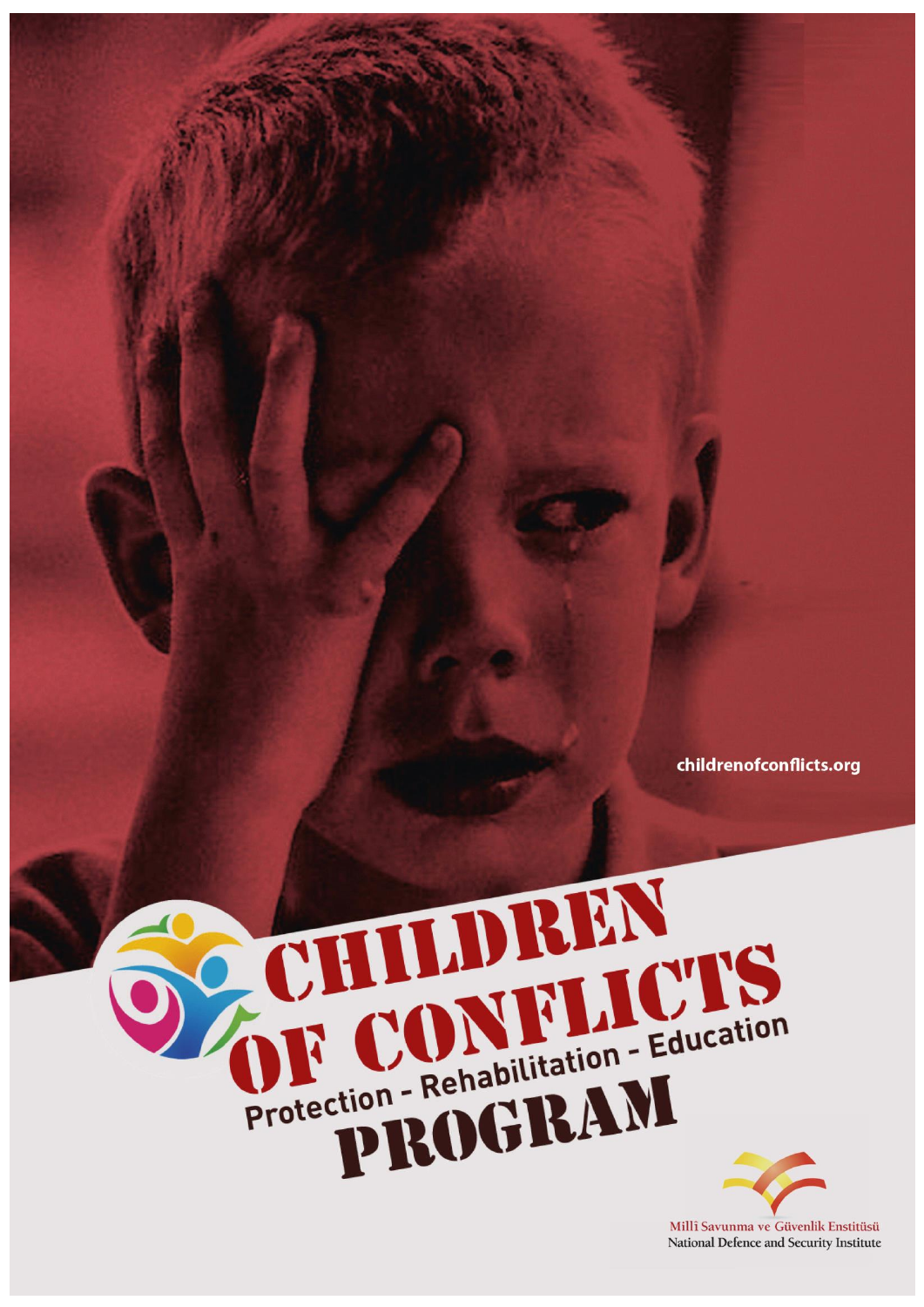

# **İÇİNDEKİLER**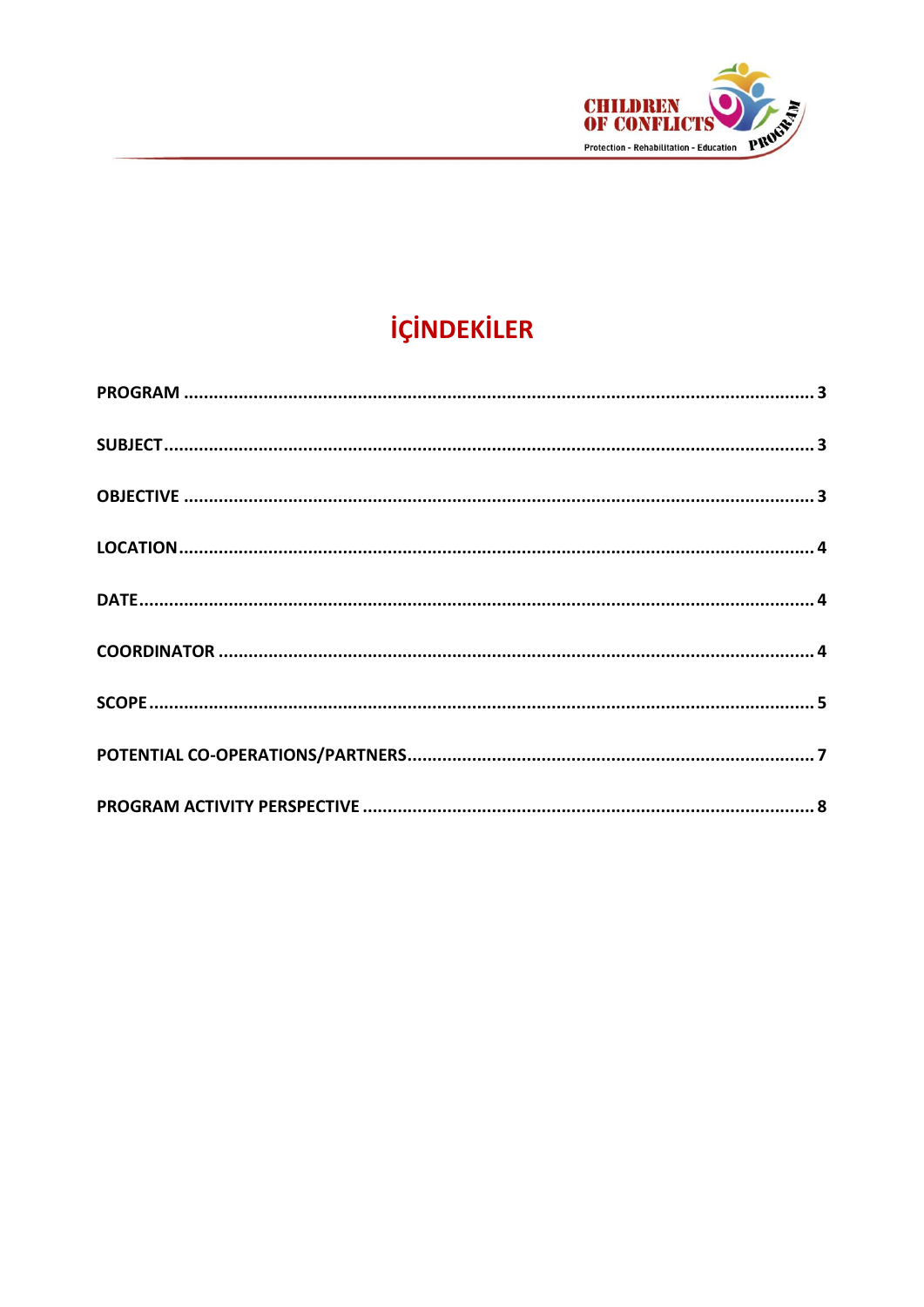

# <span id="page-2-0"></span>**[PROGRAM](#page-2-0)**

# **CHILDREN OF CONFLICTS** | Protection - Rehab - Education Program

## <span id="page-2-1"></span>**SUBJECT**

Regardless from its scope, parties, location and duration, to raise awareness concerning situation, protection, rehabilitation and educational needs of children who, as a result of a conflict, bodily or psychologically suffer in our country, in the region or anywhere in the world, lost parents, siblings and friends, had to leave their hometown, and organizing several academic and social events in order to mobilize official and civil actors.

# <span id="page-2-2"></span>**OBJECTIVE**

Conflicts leave behind, in any case, wounded, crippled, harmed, orphaned children of all ages. A part of those who could survive have to struggle with difficulties and hard conditions. From the birth, all children in these conditions are in need of food, healthcare, special attendance and education.

As in all countries, education of children, who are the insurance of future, in the best way and their preparation for the future is a right and commitment in Turkey. As in the other parts of the world, victims of conflicts are dominantly children in Turkey. Priority of the project is to draw attention to the issue and encourage authorities to take cover these children, emphasize the importance of education and rehabilitation for children of conflicts as well as urging public to approach the issue from this point of view.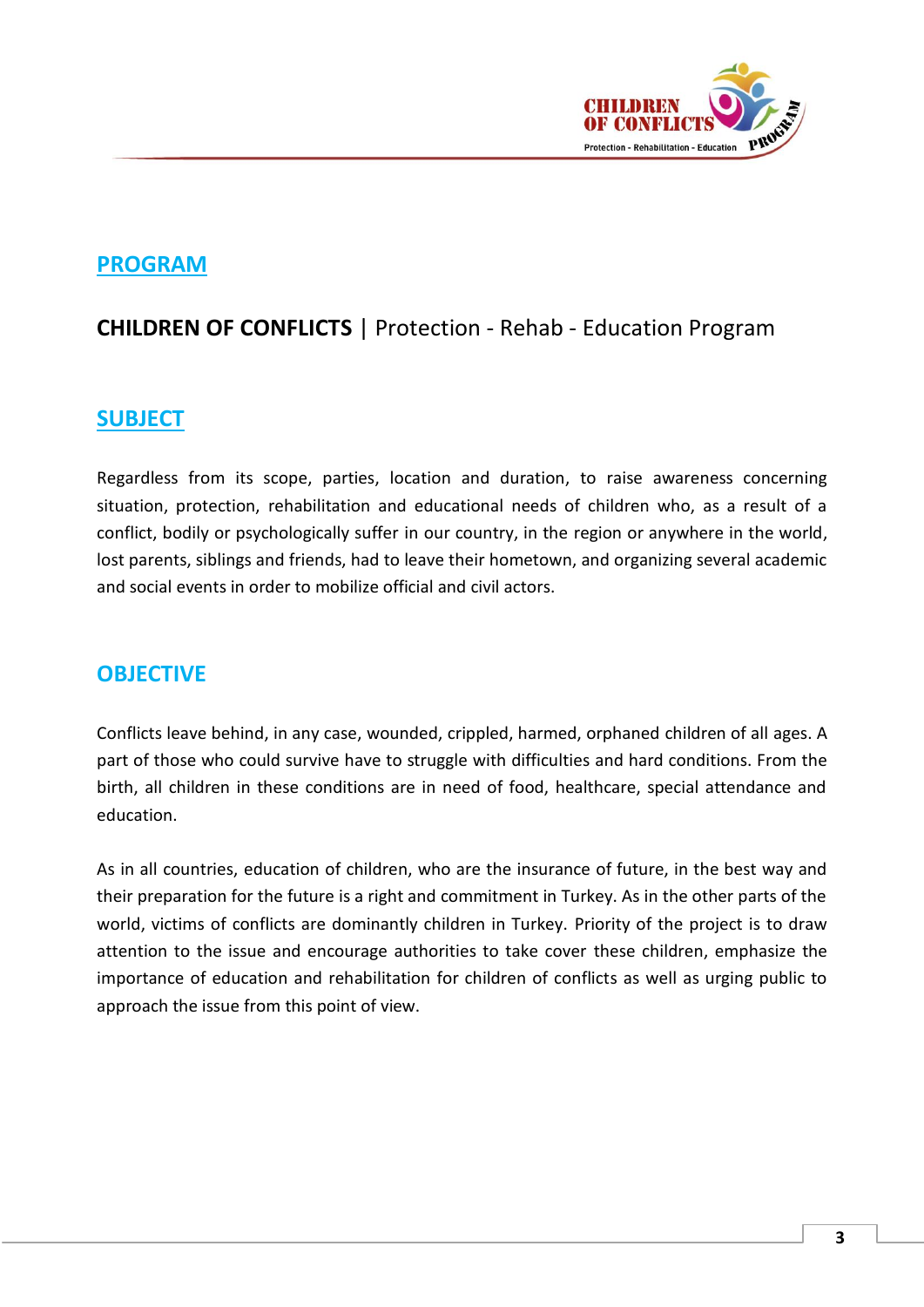

## <span id="page-3-0"></span>**LOCATION**

**Turkey and the region**

#### <span id="page-3-1"></span>**DATE**

**2016 - 2017**

# <span id="page-3-2"></span>**COORDINATOR**

National Defense and Security Institute, a subsidiary of TASAM, undertakes the coordination of the program. Founded 12 years ago and operates as an impartial and independent NGO, TASAM focuses on the continents "Africa, Asia, Europe, Latin America- Caribbean and North America and regions "Balkans, Middle East, Black Sea, Caucasia and Mediterranean, and identities Turkic World and Islamic World.

TASAM activities, which are developed to provide strategic contributions to Turkey's national institutional capacity building, together with its institutional networks have reached a level of global importance. Around hundreds of leading experts and academics contribute to TASAM's institutes, platforms, projects and other **activities which span nearly 100 countries.** So far, TASAM has founded institutions such as **Institute of Development and Cooperation, Africa Institute, Islamic Countries Institute, Public Diplomacy Institute, Political Communication Institute of Energy, Water and Food, Institute of Environment and Brand Cities, National Defense and Security Institute and Turkey Tourism Institute.** Besides, it runs the coordination of World Islamic Forum, International Think Tanks Development and Cooperation Platform, Turkey Nuclear Technology Forum, Think Tanks Turkey Dialogue, Balkan Communication Network, OIC Countries Think Tanks Platform. With projects such as **"Turkey's Strategic Vision 2023** (**TSV2023**)", which was initiated under the patronage of Presidency of Republic of Turkey, and its current version in the 2053 **Power and Justice Project** and national and international platforms it pioneered TASAM works for enhancing peace, welfare and development of humanity in Turkey, in the region and the world with utmost feedback and participation.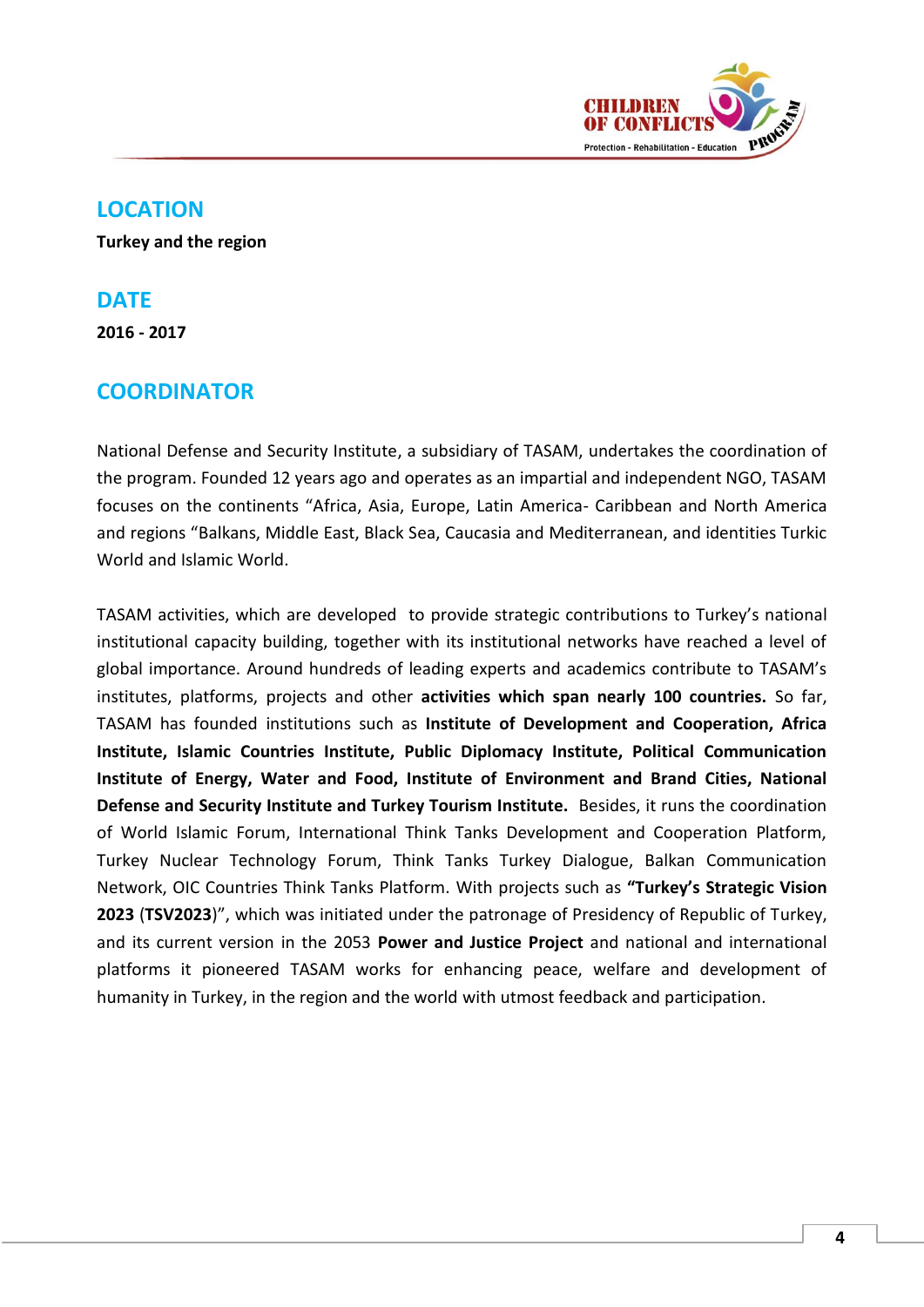

## <span id="page-4-0"></span>**SCOPE**

Individuals keep their child status until the age of 18 according to internationally accepted definition. The 2.2 billion of the world's population, which has expanded to about 7.4 billion, composed of the children. Unfortunately, the vast majority of them are living now underdeveloped/conflict regions.

It's undeniable that the most developed countries, to ensure the continuity of their own growth, has made certain investments for children. Through the education, to make available the knowledge and experience, as prerequisites for sustainable development, to the children, the countries seek to attain their regional and global targets. In the emerging and developing countries as well as the countries-at-risk, which are faced with security, financial, social and political problems, not only the countries but also their regions eventually change into troubled areas because of both these problems and their persistency. The majority of these countries are not be able to make long-term plans to overcome the difficulties but they only have short-term plans, which makes no mention of children's policies as frequent as they should be. Poverty and conflict are often concomitant facts and there is some sort of cause-effect relationship between these two concepts.

The « disaster » conditions in other areas, where the countries are defined as countries-at-risk by the United Nation, depending on the perpetual conflicts, such as Syria, Afghanistan, Somali, North Soudan, Congo, Central Africa, Iraq, Eritrea, Yemen and Myanmar as well as Nigeria, Kenya and Ethiopia, have profoundly deleterious effects on children's lives in particular. Many children have died, become permanently disabled, not been kept medical observation or care, been left orphans, been recruited by army or companies, immigrated, left homeless, had to give up the education since the schools were damaged or destroyed. It's clear that this situation will continue in the short-term and lead some other problems in the long-term.

Syria, Iraq, Afghanistan, Soudan and Somali not only the countries that Turkey mainly allows immigrants but they are in a closer sphere of influence of Turkey due to geographic and political reasons. Furthermore, the previous problems, which conflict area countries' children had experienced, follow them out of their countries, even within the territorial borders of Turkey.

It's already known that the terror acts, which Turkey had experienced, had some negative effects on children. Given that the children affected by conflicts are adults now and the majority of the individuals, who had involved in terror acts or felt sympathy for these kinds of acts, are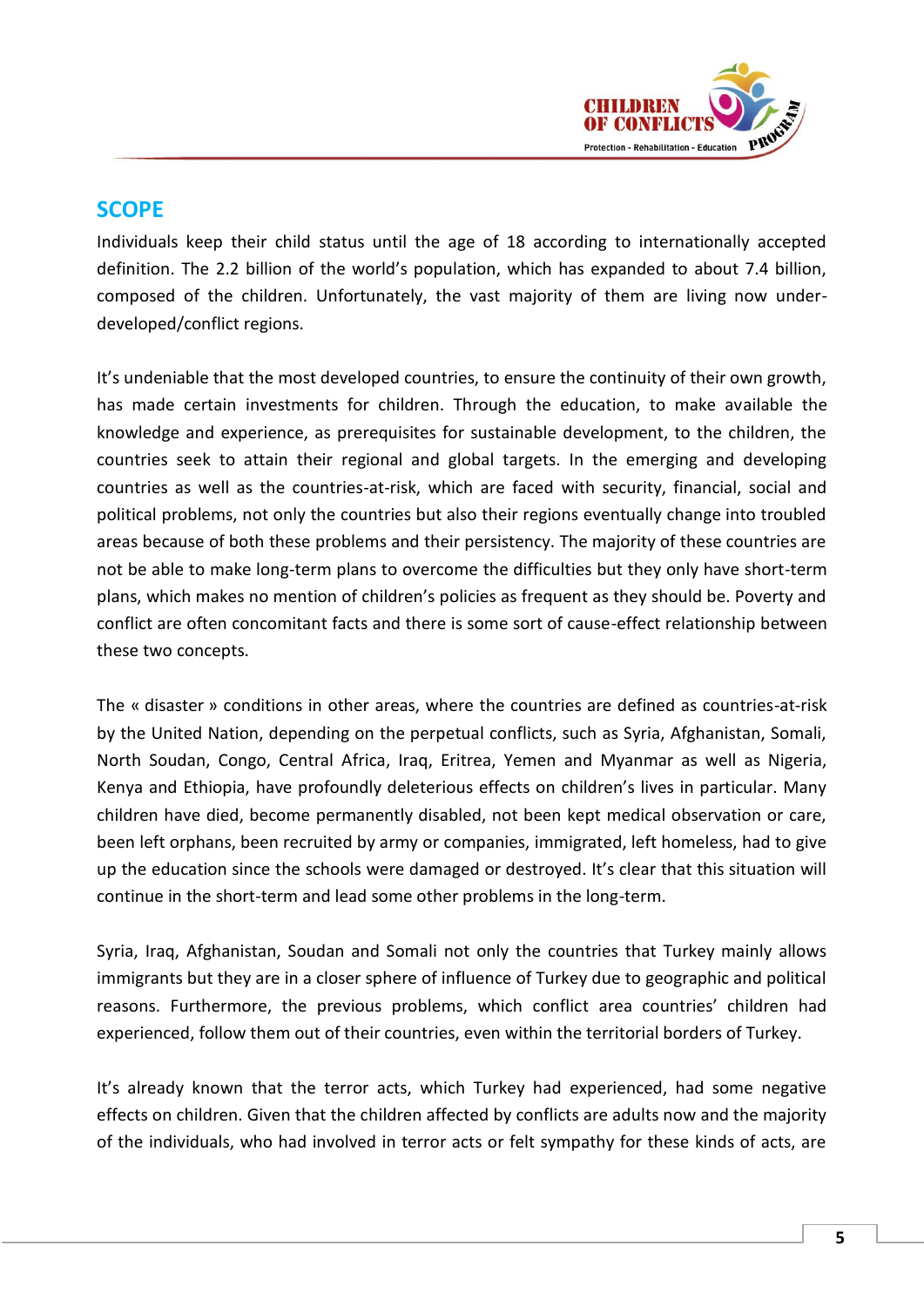

composed of them, it can be concluded that there is a system amplifying the conflict's effects. It's a question of mental threshold what today's children may potentially change into during next one or two decades.

There is a consensus on children of conflicts area must be protected, rehabilitated and educated. Specifically education, as the most powerful weapon, as an opportunity to change the world, is of great importance not only for the countries devastated by wars but also for Tukey affected negatively by regional conflicts. This should be one of the essential focal points of ongoing educational programs and policies.

Conflict, lack of education and poverty turn into some kind of persistent vicious circle, when it comes to bedeviled, neglected and uneducated children. We've observed that the attacks against educational institutions have gradually increased in some countries such as Nigeria, Syria and Kenya. Terrorist acts started to paralyze the education in Turkey too and in certain cities and counties children have not been able to go to school as a result of these kinds of activities. This problem may lead to social instability even if it currently concerns only a small part of the society. Possible reasons for all of these educational problems are as follows:

1<sup>st</sup> The schools in the conflict zones may be harmed or devastated and the teachers may be killed or forced to join the war or to leave the zone.

2<sup>nd</sup> Diseases may prevent to attend the classes (Some diseases, which can easily be treated, such as diarrhea and malaria may spread due to lack of basic health services.)

3<sup>rd</sup> Children may be forced to leave their home and already be in the immigration camps where there is no school at all.

4<sup>th</sup> Conflict possibly caused to separate the family member from each other or a loss to their sources of income. (Children may have to work instead of going to school or to stay at home for looking after the little by age or sick relatives so the others can make some money.)

5<sup>th</sup> School and birth certificates are often disappeared or destroyed and this prevents the children to enroll in other schools.

6<sup>th</sup> Some societies doesn't much care about formal education -particularly about education of girls. This mostly happens in conflict zones where the short-term basic survival needs more important than the investment for future.

The level of fidelity for social sensibility and belief to find solutions as well as the efforts will negatively be affected, if the current conflicts and the violation of children's rights based on these conflicts have become normal. Education is essential for children in order to sustain their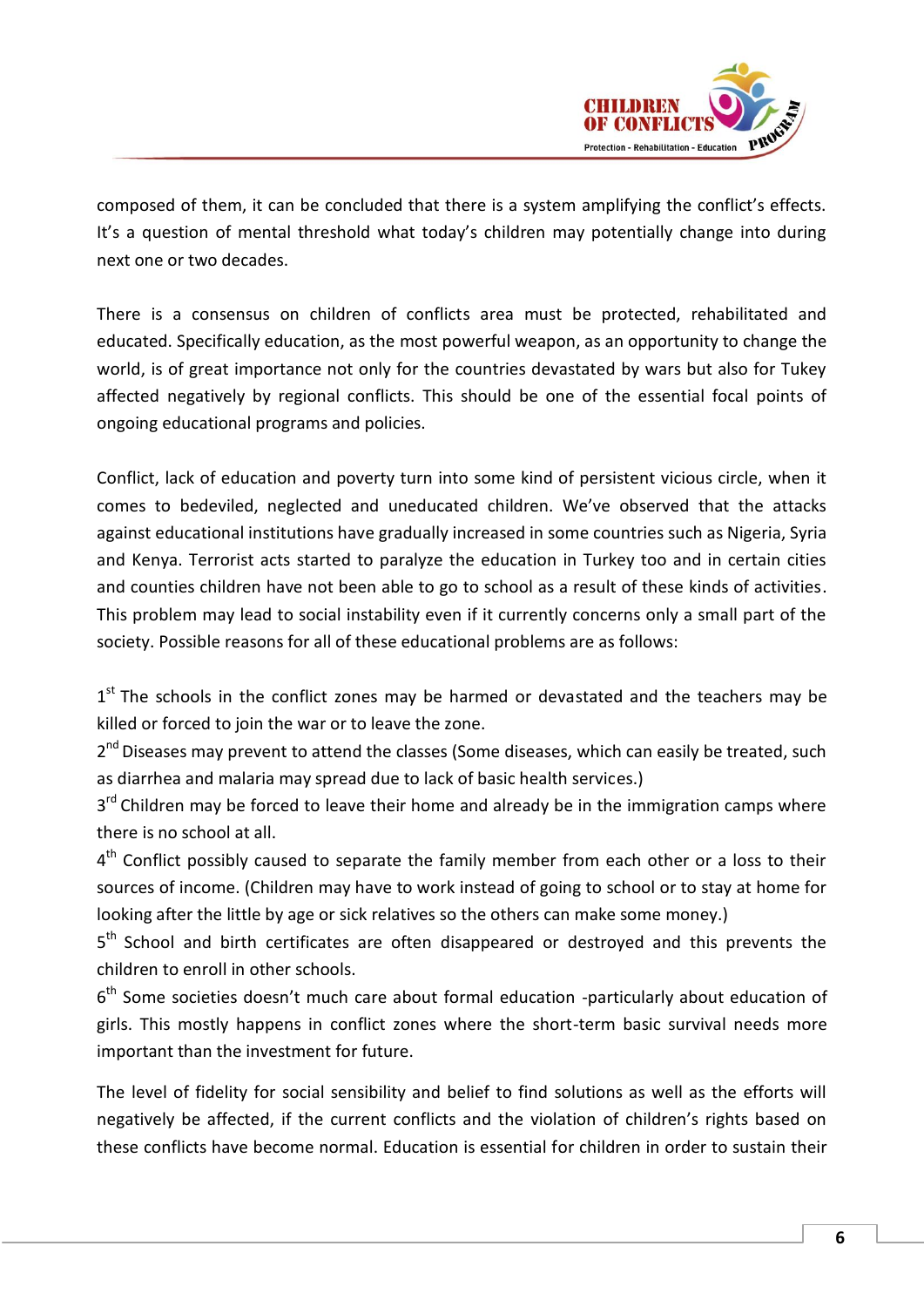

rights of life, protection and housing, and to have opportunities for a better future. It's obvious that if education is neglected then huge problems eventually come up. It's not possible to access the educational opportunities in a universal scale unless we really make some efforts about the schooling of the children who are affected by conflicts. For this reason, the acts of violence targeted to schools and students needed to be seen as war crimes. Violation of children's rights must be finished and taken Children of Conflicts under more protection and care of educational institutions that prepare them for the future.

# <span id="page-6-0"></span>**POTENTIAL CO-OPERATIONS/PARTNERS**

**Ministry of Family and Social Policies Governorships Provincial Directorate of Family and Social Policies Directorate General of Migration Management Municipalities The Red Crescent The Disaster and Emergency Management Authority (AFAD) The United Nations Children's Emergency Fund (UNICEF) The United Nations Development Programme (UNDP) The International Organization for Migration (IOM) World Health Organization (WHO) General Directorate of Children Services Private-Public Dormitories for Children Darüşşafaka Foundation and High School Women and Democracy Association (KADEM) Mother Child Education Foundation (AÇEV) Children Foundation Turkey Women Associations Federation Education Volunteers Universities Social Assistance and Solidarity Associations and Foundations**